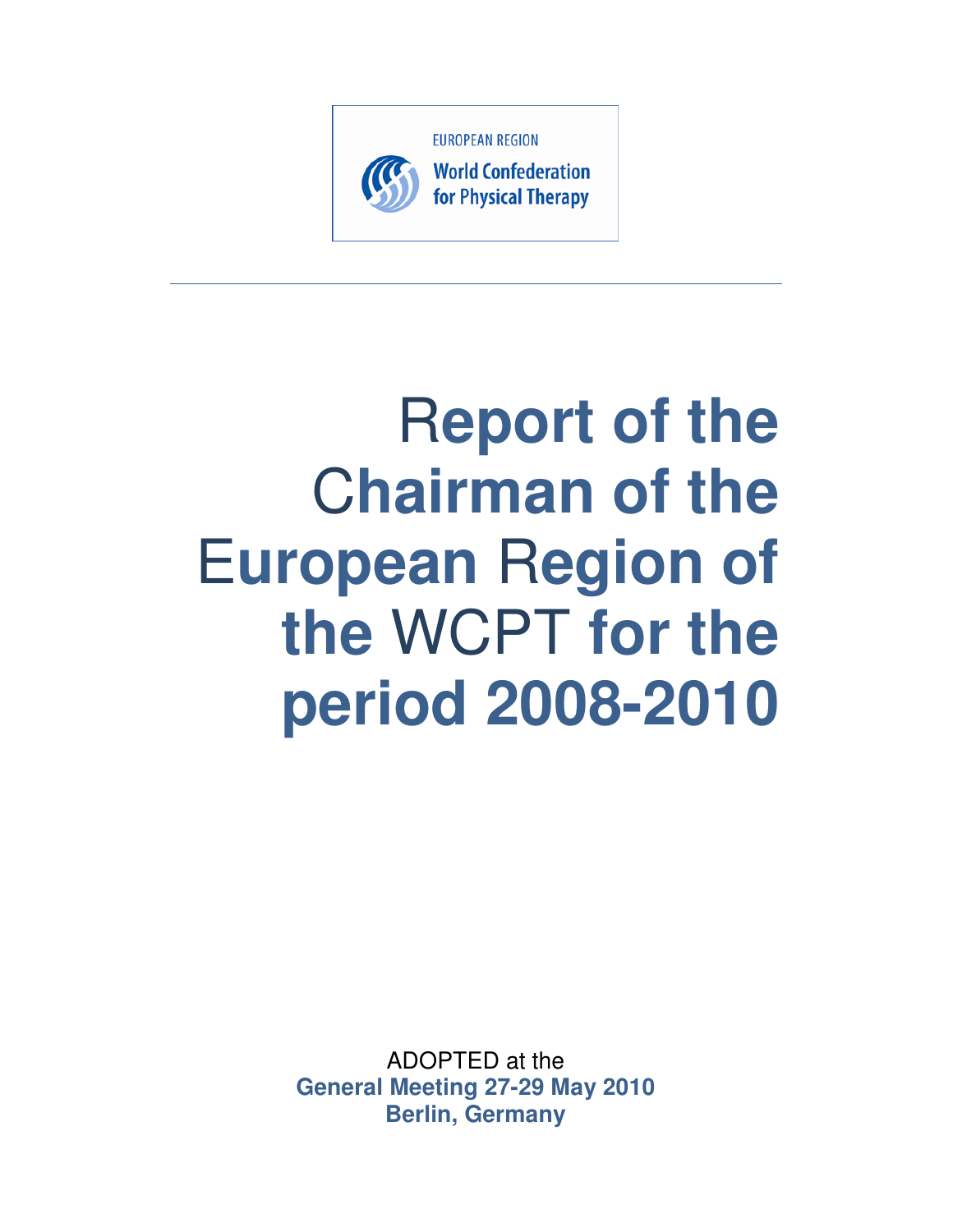# **REPORT OF THE CHAIRMAN OF THE EUROPEAN REGION OF THE WCPT FOR THE PERIOD 2008 – 2010 TO THE GENERAL MEETING 2008**

# **European Region of the World Confederation for Physical Therapy (WCPT)**

# **Introduction**

# **The changes at organisational level**

The elections at the General Meeting in Athens brought a change in the composition of the Executive Committee.

The members for the period 2008 - 2010 were the following:

- Chairman António Lopes (2006 2010)
- 1st Vice Chairman Sarah Bazin (2008 2012)
- 2nd Vice Chairman Roland Craps (2008 2012)
- Treasurer- Eckhardt Boehle (2006 2010)
- Regional representative Emma Stokes (2007 2011)
- The 1st alternate elected for the period of 2008 2010 was Elin Engeseth from Norway
- The 2nd alternate elected for the period of 2008 2010 was Hans Krijgsman from the Netherlands
- The alternate to the Regional Representative (2007 2011) is Cosimo Bruno from Italy.

The composition of the Working Groups did also change due to the normal renewal process.

**For the period of 2008 to 2010 the members of the Working Groups were as follows:** 

# **Professional Issues Working Group**

- Sarah Bazin Chairman (Executive Committee European Region of the WCPT)
- Dieter Hollerwoeger (Austria)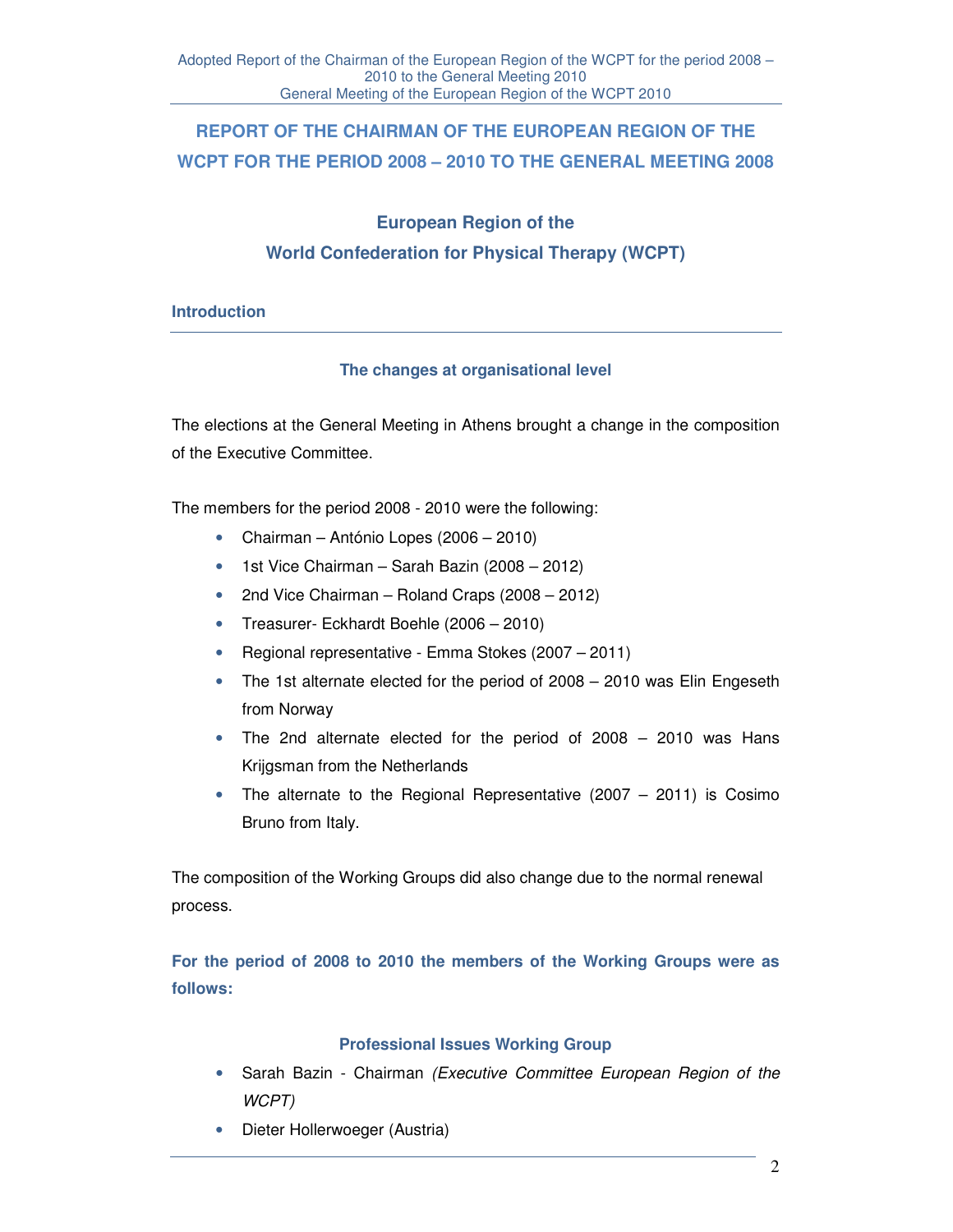- Daniel Paguessorhaye (France)
- Philip van der Wees (Netherlands)
- Malene Haneborg (Norway)
- Natalie Beswetherick (UK)

## **European Union Matters Working Group**

- Roland Craps Chairman *(Executive Committee European Region of the* WCPT)
- Emma Stokes (Ireland and Executive Committee European Region of the WCPT)
- Hans Krijgsman (Netherlands)
- John Xerri de Caro (Malta)
- Ana Dimovska Boljevic (Montenegro)
- Elisabeth Carrington (UK)

#### **Education Working Group**

- António Lopes, Chairman (Executive Committee European Region of the WCPT)
- Emil Igelsbock (Austria)
- Nina Holten (Denmark)
- Camilla Wikstrom (Finland)
- Sonia Souto (Spain)
- Charlotte Hager-Ross (Sweden)
- Grahame Pope (UK)

#### **The major activities and achievements**

The Executive Committee has assured that all the activities of the European Region were in line with the activities and objectives of WCPT. The Regional Representative has acted as the element of liaison with the Executive Committee of WCPT, and the contacts between the two Secretariats have been permanent and fruitful.

The great diversity of activities of the European Region in this period can only be understood with the consultation of the several specific reports presented to the General Meeting. In this report I will only highlight some of the most relevant facts.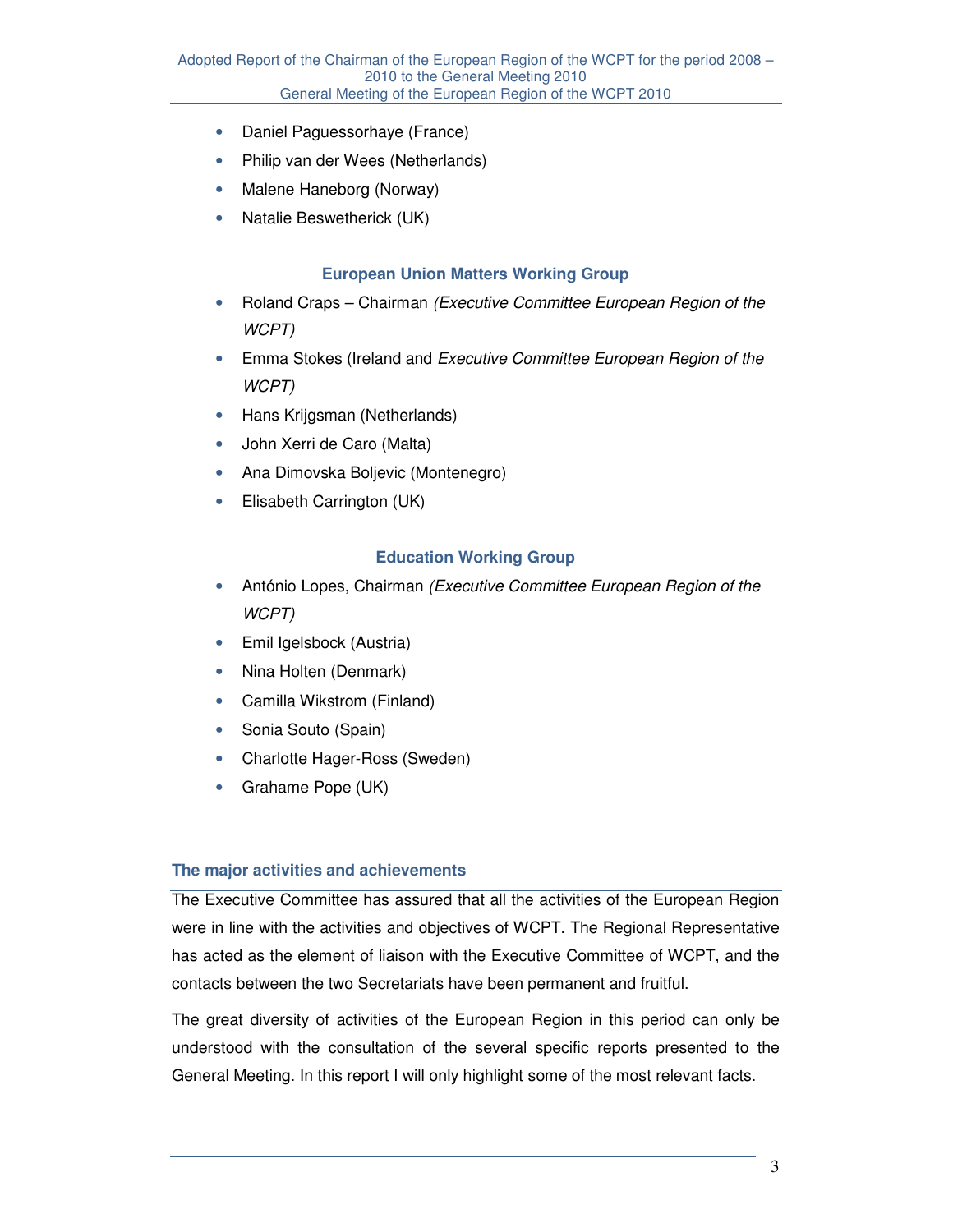# **2 nd Education Congress**

460 participants from 34 countries were present at the 2nd European Congress on Physiotherapy Education, entitled: "Lifelong learning, developing the physiotherapy profession – Linking education, the profession and employment", held in Stockholm, Sweden on 25 - 26 September 2008.

The European Region of WCPT also arranged a Post Congress Seminar on physiotherapy education for delegates from the Member Organisations in Stockholm, Sweden on 27 September 2008. 32 delegates from 20 Member Organisations were present.

The aim of the seminar was to analyse the conclusions of the European Congress on Physiotherapy Education and discuss the implications for further work to be developed by the working groups of the European Region of WCPT. The report of this seminar has been sent to the Member Organisations.

## **EU Projects Granted under the Health Programme 2003 -2008**

The European Region of the World Confederation of Physical Therapy (ER-WCPT) presented the Projects "Pain in the Back" - Avoiding back pain in children and teenagers" and "Staying Clean - A Guided Exercise Programme for Stopping Smoking" on 21 – 24 April 2009, at the European Parliament in Strasbourg, France.

The presentation took place between the two buildings of the European Parliament, which it was the perfect spot for visits from the EU MEPs and civil servants.

At the exhibition, leaflets and CDs containing the two projects, information from the ER-WCPT, and material on health promotion and diseases prevention from the following organisations Austria, Denmark, Germany, Ireland, Norway, Spain and the United Kingdom were distributed.

The Executive Committee and colleagues from the Working Groups and Member Organisations were at the exhibition presenting the projects, advising and informing about Physiotherapy.

I would like to use this opportunity to thank all the colleagues involved in the development of these two projects. They raise the profile of the profession in the field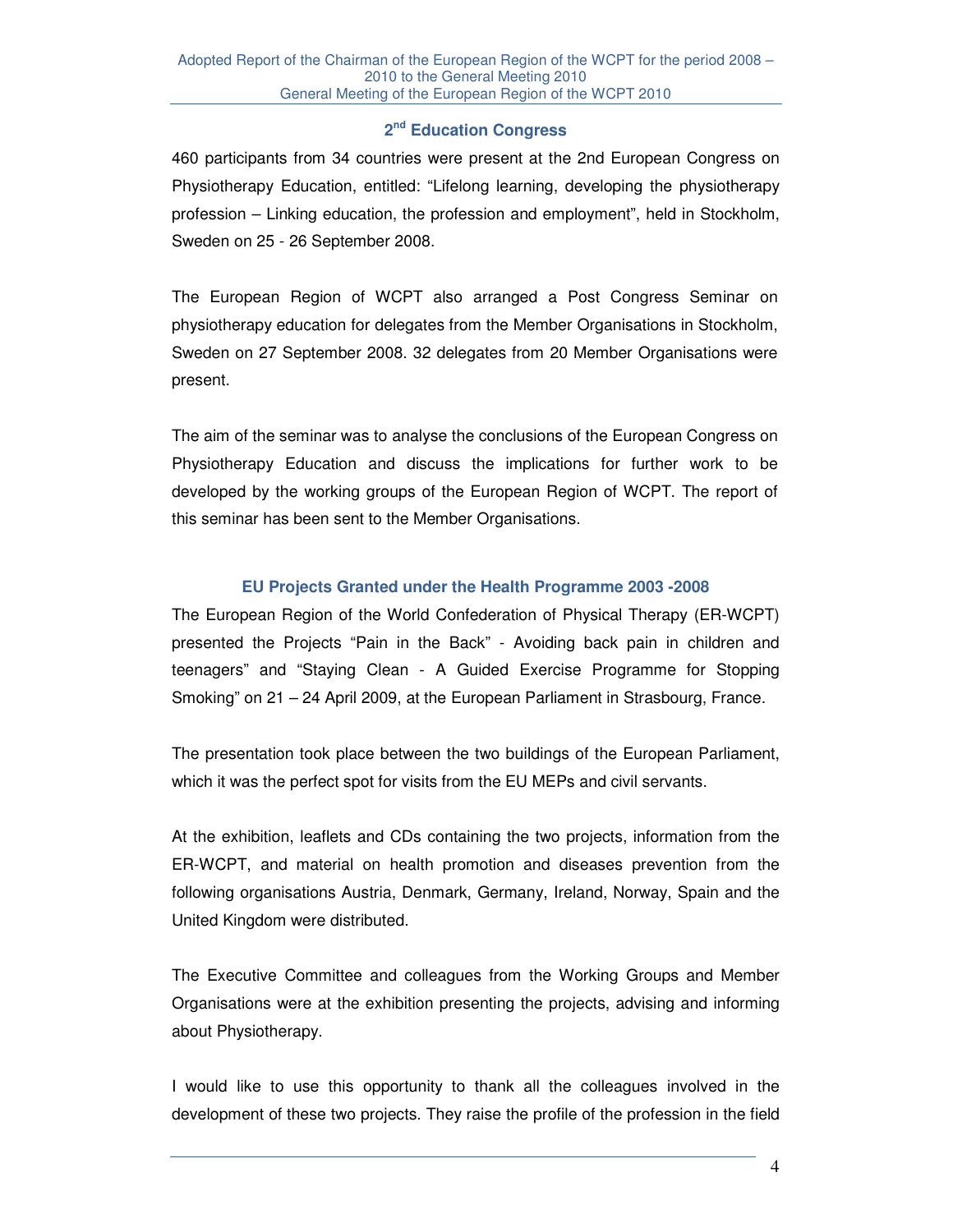of Health promotion and disease prevention in Europe and the implementation is an important objective.

#### **Guideline International Network (G-I-N)**

ER-WCPT has maintained full membership of G-I-N since 2007.

In 2009, the ER-WCPT participated in the 6th International G-I-N Conference which took place in Lisbon, Portugal, on  $1 - 4$  November 2009. The ER-WCPT and the Portuguese Association were deeply involved in the G-I-N Conference. Under the leadership of Philip Van der Wees two abstracts were submitted and accepted, and two workshops were organized to discuss the participation of Allied Health Professionals (AHP) and Nurses in multidisciplinary guideline development. Both workshops were well supported and very successful.

Philip Van der Wees, the representative of ER-WCPT at G-I-N, was elected to the Board of the Guideline International Network Executive Committee at this conference.

I would like to take this opportunity for thanking him for all his work on behalf of the ER-WCPT, and to congratulate him on his election.

#### **Preparation for the establishment of a Foundation**

Following the mandate from the 2008 GM held in Athens, the creation of a foundation of the ER-WCPT named: **European Foundation for Physiotherapy and Physical Activity of the European Region of the World Confederation for Physical Therapy** or, abbreviated **European Foundation for Physiotherapy and Physical Activity** (EFPPA) has started.

During the period 2008 - 2010 the ER-WCPT Executive Committee has been working on its statutes and the ER-WCPT Member Organisations have been invited to submit a mandate to be part of the foundation Special Committee. The election of the Board of Directors is planned to take place after the 2010 General Meeting.

#### **New office**

Since September 2008 the Region has rented a new office in Brussels which is within our budget limits and is very well located. It has better working conditions and a better status.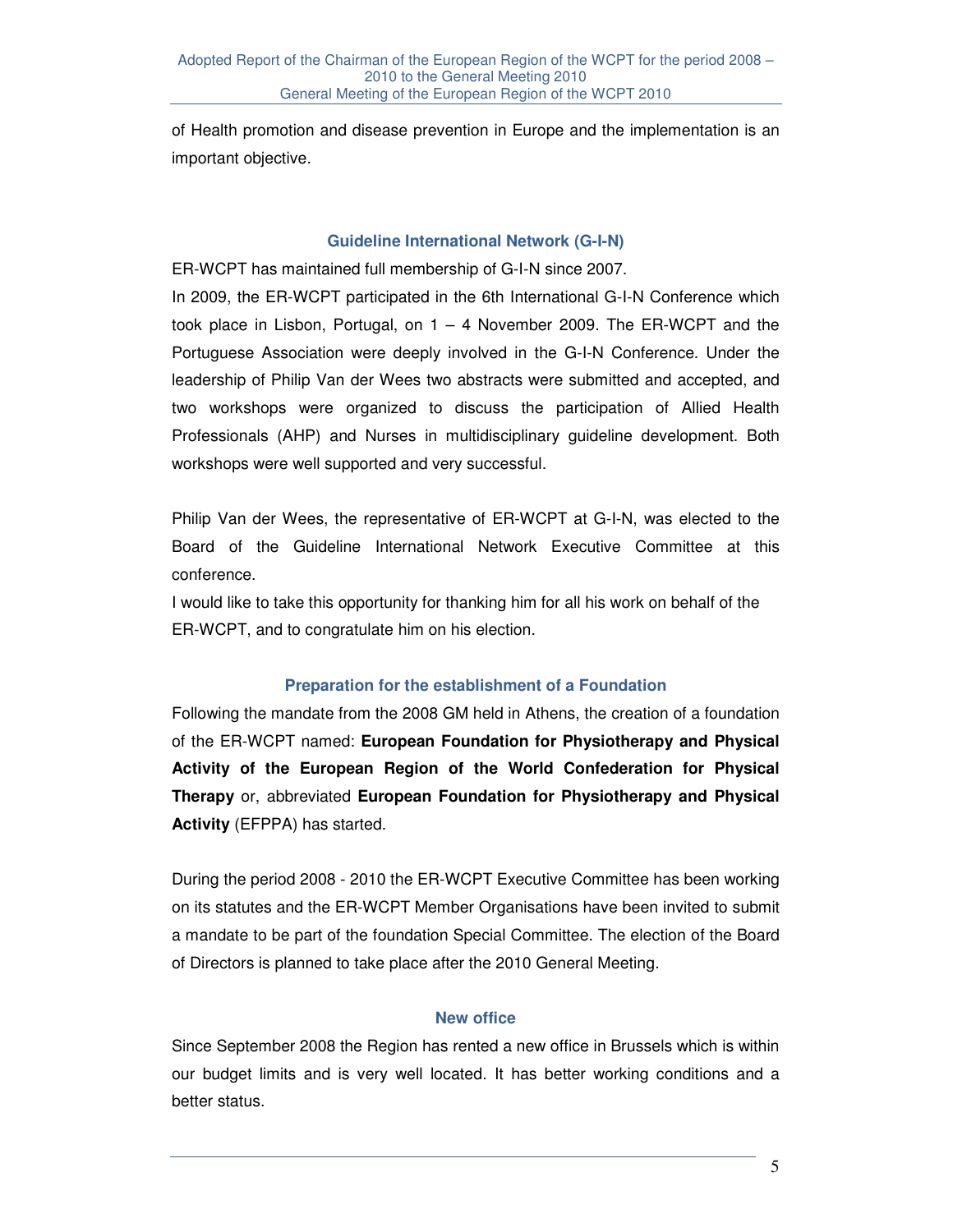# **Cooperation with ENPHE**

The cooperation with the European Network of Physiotherapy in Higher Education has been maintained. The delegations of the two organisations have met in 2010 and are planning further common activities.

# **Representation of the Region in meetings and events**

The Region has been represented at several meetings and events.

A special reference must be made to the participation at WHO meetings. The European Region has continued to participate in the WHO Europe Committee Meeting on an annual basis.

In 2008, the fifty-eighth session of the WHO Regional Committee for Europe took place on 15 to 18 September 2008, in Tbilisi, Georgia. The EC agreed no one from the ER-WCPT would attend due to the unsecure venue of the meeting and the high expenditure of attendance. The Regional Representative informed WCPT of this decision, who agreed with the Region's decision, and a letter of apology was sent to WHO Europe.

In 2009, the European Region was represented by its Regional Representative, Emma Stokes, at the fifty-ninth session of the WHO Regional Committee for Europe in Copenhagen, Denmark, in September 2009. The delegates from the 53 WHO European Member States discussed and agreed on:

- a declaration on protecting health in times of economic crisis: the role of health systems (including social determinants of health);
- starting a discussion on the governance of health within the WHO European Region;
- supporting health workforce policies in the WHO European Region, including the support for a global code of practice for international recruitment of health personnel;
- and the implementation of the International Health Regulations (2005) in the WHO European Region.

At the meeting, Ms Zsuzsanna Jakab, from Hungary, was nominated as the new WHO Regional Director for Europe. Mrs Jakab is currently Director of the European Centre for Disease Prevention and Control.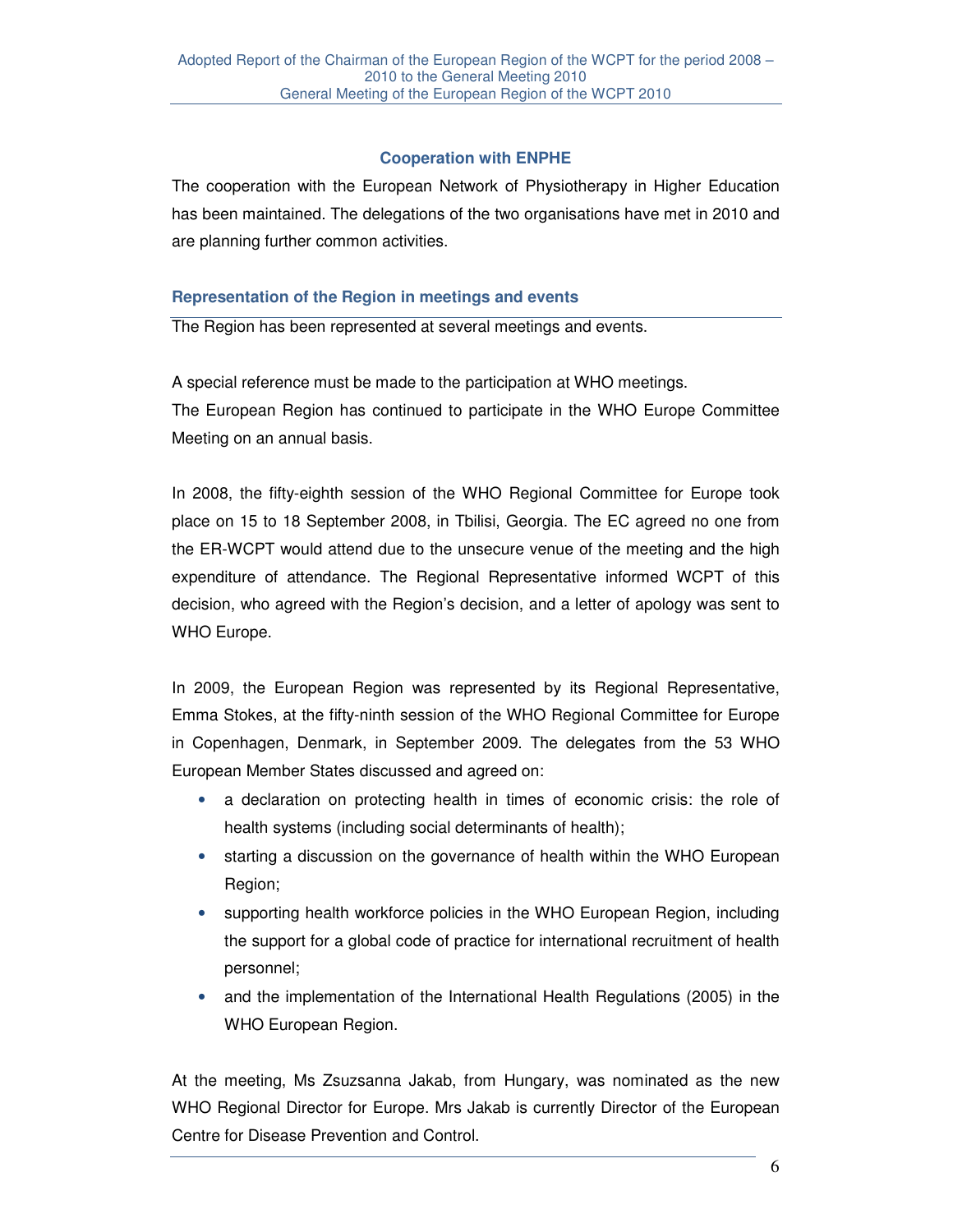The Regional Representative presented two statements at the meeting on the theme of health in a time of global crisis and health workforce policies

 The World Health Organisation (WHO) shares the issues concerning health in Europe, and information and projects are monitored, and the global implications recognised.

It is also relevant to consider the contacts with the **European Commission - DG Internal Market and DG Health and the European Parliament,** regarding, for example, the following matters:

- Directive on Recognition of Professional Qualifications;
- Internal Market Information (IMI) Project related to the Recognition of Professional Qualifications, and specially the obligations of the Member States concerning administrative cooperation on this matter. The ER-WCPT was one of four professions that would participate in the project. The other professions were medical doctors, pharmacists and accountants.
- Patients Right in Cross borders.
- $\bullet$  EU Health Strategy, 2008 2013.

#### **Other conferences**

On 9 December 2008, a seminar aimed at examining the proposed EU directive on cross-border healthcare took place at the Kent Brussels Office. The directive is part of the endeavour to provide an EU-wide community framework incorporating:

- common principles in all EU health systems
- a specific framework for managing cross-border healthcare arrangements
- wider promotion of European co-operation on healthcare delivery

The seminar looked at some of the main implications of the Commission proposal such as the need for effective co-operation mechanisms between the member states, such as bilateral treaties; the mobility of health professionals, the legal certainty of the systems themselves, steering instruments to guarantee the sustainability of the systems.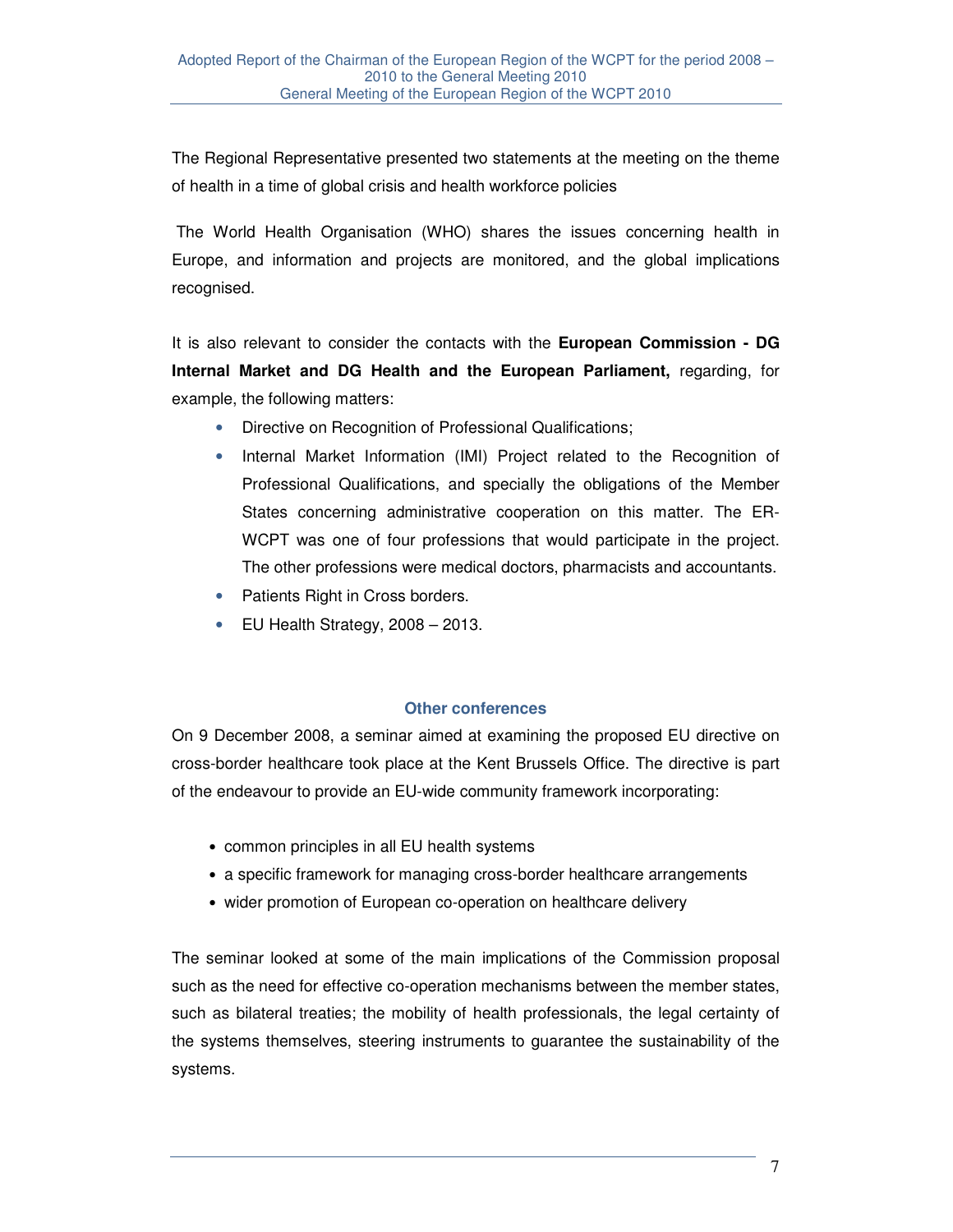The event consisted of a seminar of 50-60 participants. The ER-WCPT General Secretary acted as chairman, having the double task of introducing the issue at stake and presenting the speakers and at the same time facilitating the debate among the speakers and the participants. The ER-WCPT 2<sup>nd</sup> Vice Chairman, Roland Craps, also participated as a speaker at the seminar

The Executive Committee has considered the necessity of being involved with all relevant European organisations related to our field of activity. Budgetary limitations have restricted greater activity and forced the establishment of priorities.

Taking advantage of having our office in Brussels, and of having a full time General Secretary, priority has been given to attending the meetings held in this city.

#### **The General Secretary has regular contacts with the following organisations:**

# • **European Health Forum – EHF**

Meetings of the EHF are held twice a year. The General Secretary and Roland Craps attended the meetings during this period.

- o 10 December 2008: EHF meeting
- o 11 December 2008: Open Health Forum
- o 21 January 2009: EHF meeting
- $\circ$  14 May 2009: EHF meeting
- o 16 October 2009: EHF meeting, also attended by Ana Dimovska
- $\circ$  20 May 2010 EHF meeting

The ER-WCPT has obtained the renewal of the full membership of EHF for the period 2010-2013. This underlines the quality of our participation and contributes to consolidate our role as the voice of the physiotherapy profession at European level.

# • **European Public Health Alliance - EPHA**

EPHA provides useful information on health issues and EU policy developments and a Member's Electronic Newsletter. The General Secretary regularly attends EPHA Policy Co-ordination Group Meetings, together with other health organisations. The goal of these meetings is to exchange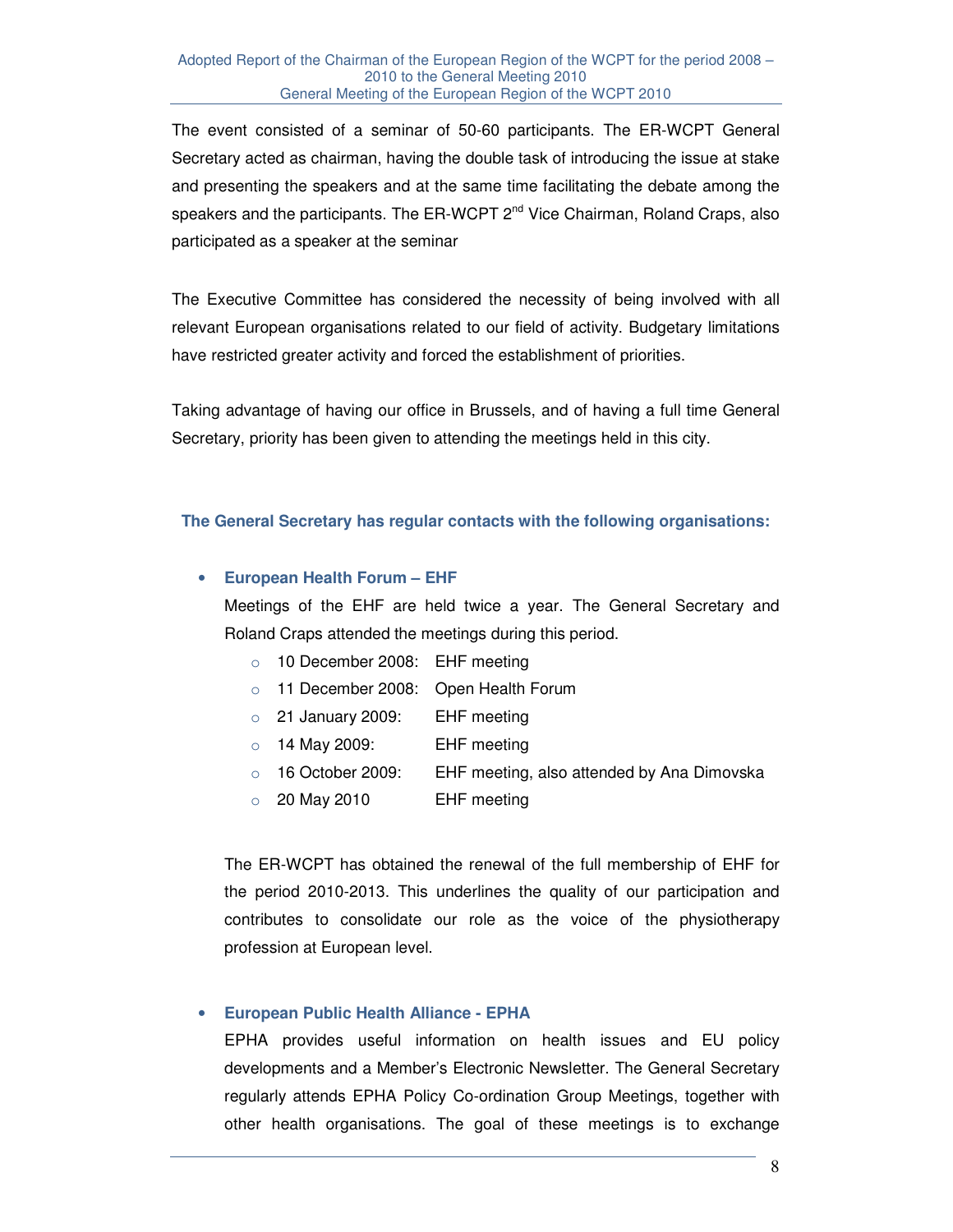information among EPHA Members and to discuss the main health topics on the EU agenda.

# • **European Health Professionals Associations** -

The European Region of the WCPT had contacts and meetings with the following Health Professionals associations:

Standing Committee of European Doctors (CPME), Dental Liaison Committee of the EU (DLC), the European Midwives Association (EMA), Standing Committee of Nurses of the EU (PCN), Pharmaceutical Group of the European Union (PGEU), European Union of Medical Specialists (UEMS), European Health Management Association (EHMA) and the European Federation of Public Service Unions (EPSU).

# **Future Plans**

Each of the specific reports presented to the General Meeting has attached a list of proposed objectives and recommended activities. Most of the projects are ongoing and need to be continued or further developed. The General Meeting will have the opportunity to approve the plan of activities for 2010-2012.

Nevertheless, we can assume that all activities will be developed in line with the main objectives and priorities of the WCPT. Some major projects that define the future commitments of the Region, and show a coherent line of action:

- Update the inventory of the profession regarding the level of education, activities and scope of practice;
- Monitor the legislative developments at EU level, and their implications for the profession, and cooperate with all relevant entities and partners;
- Implement and evaluate the EU Health programmes ("back pain" and "staying clean"), and explore other opportunities;
- Further develop the work related to guidelines (clinical and multidisciplinary) and standards of practice;
- Follow up the developments in education at European level, in cooperation with ENPHE;
- Promote the 2nd Guideline Conference in Amsterdam in December 2010
- Promote the third Congress on Physiotherapy Education 2012.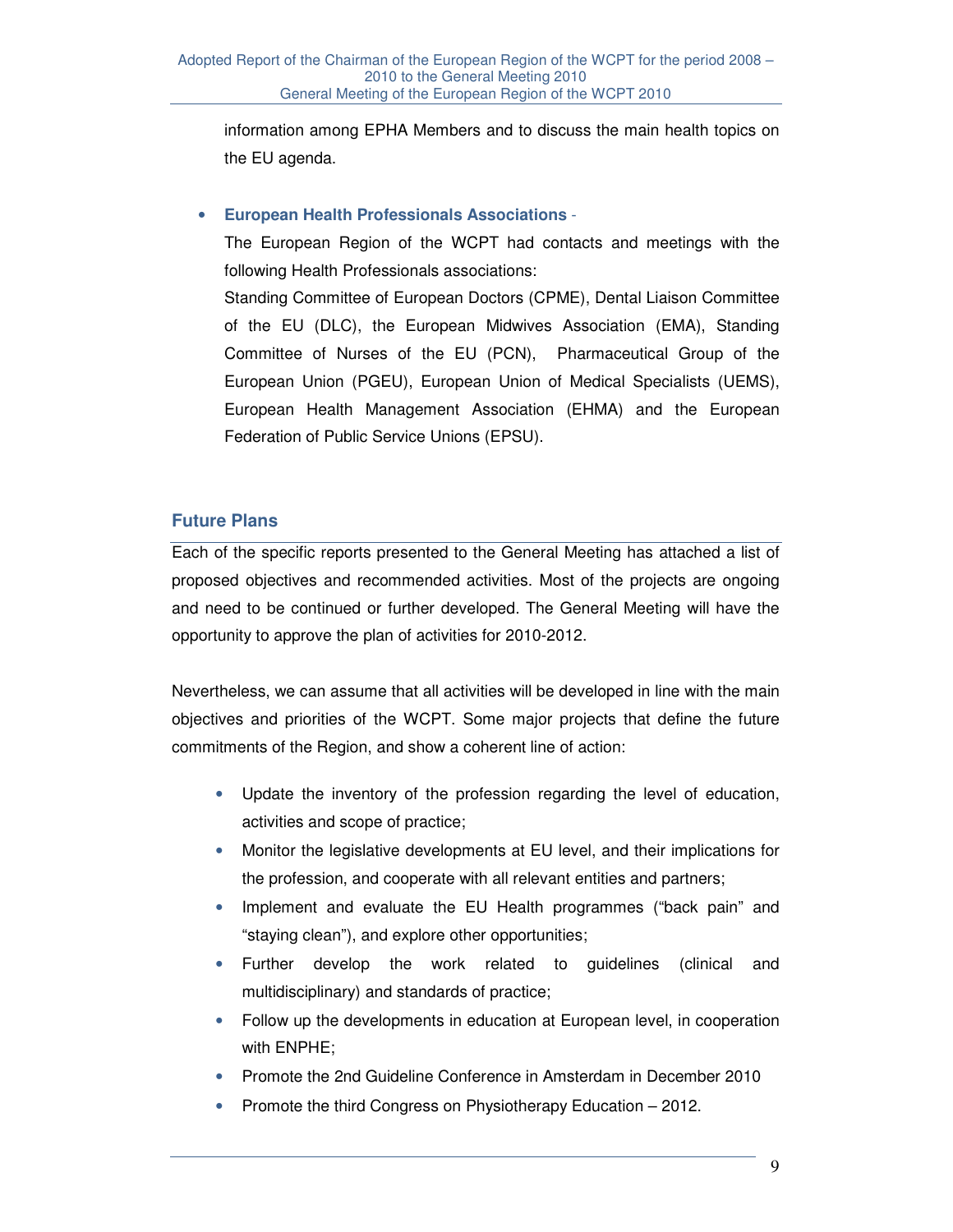At organisational level, the improvement of communication with the Member Organisations, the physiotherapists, and the public, in general, will continue to be a priority of action. Within this project the constant renewal of our website is included, having in mind an easy access to the Member Organisations to update directly their own information, and to improve the quality of the information available.

The objective to reinforce the image of WCPT, and of the European Region, as a credible and proactive organisation, representing physiotherapy as a relevant health care discipline and profession, will also be pursued in all activities to be developed.

We will have a very ambitious plan of actions for the near future, but at the same time, we are conscious of our limitations. After twelve years of consolidation of our organisational model, we will have now a new tool to explore new ways and mechanisms to better fulfil the objectives of the European Region of WCPT, the **European Foundation for Physiotherapy and Physical Activity of the European Region of the World Confederation for Physical Therapy.**

# **Closing Remarks**

All the work of the European Region of the WCPT has been possible with the contribution from a vast number of persons, including the members of the working groups, to whom I would like to deeply thank. Our organisational model relies on the appointment of members to the working groups financially supported by the Member Organisations, and I would like to thank those who have made it possible. Only this way we were able to increase the number of activities maintaining about the same fee per capita. At another level, I would like to thank the Swedish Association for hosting the second Congress on Physiotherapy Education, and the German and Dutch Association for being the key elements for the development of the two EU granted projects.

In general terms I would like to thank the support and collaboration of the Member Organisations in the activities promoted, in particular at the General Meetings, and at the Conferences and Congress.

I would like to say a final word of thanks to our General Secretary, David Gorria, for his support and friendship, stressing his competence and commitment to implement the Working Group's and Executive Committee decisions. He has been able to